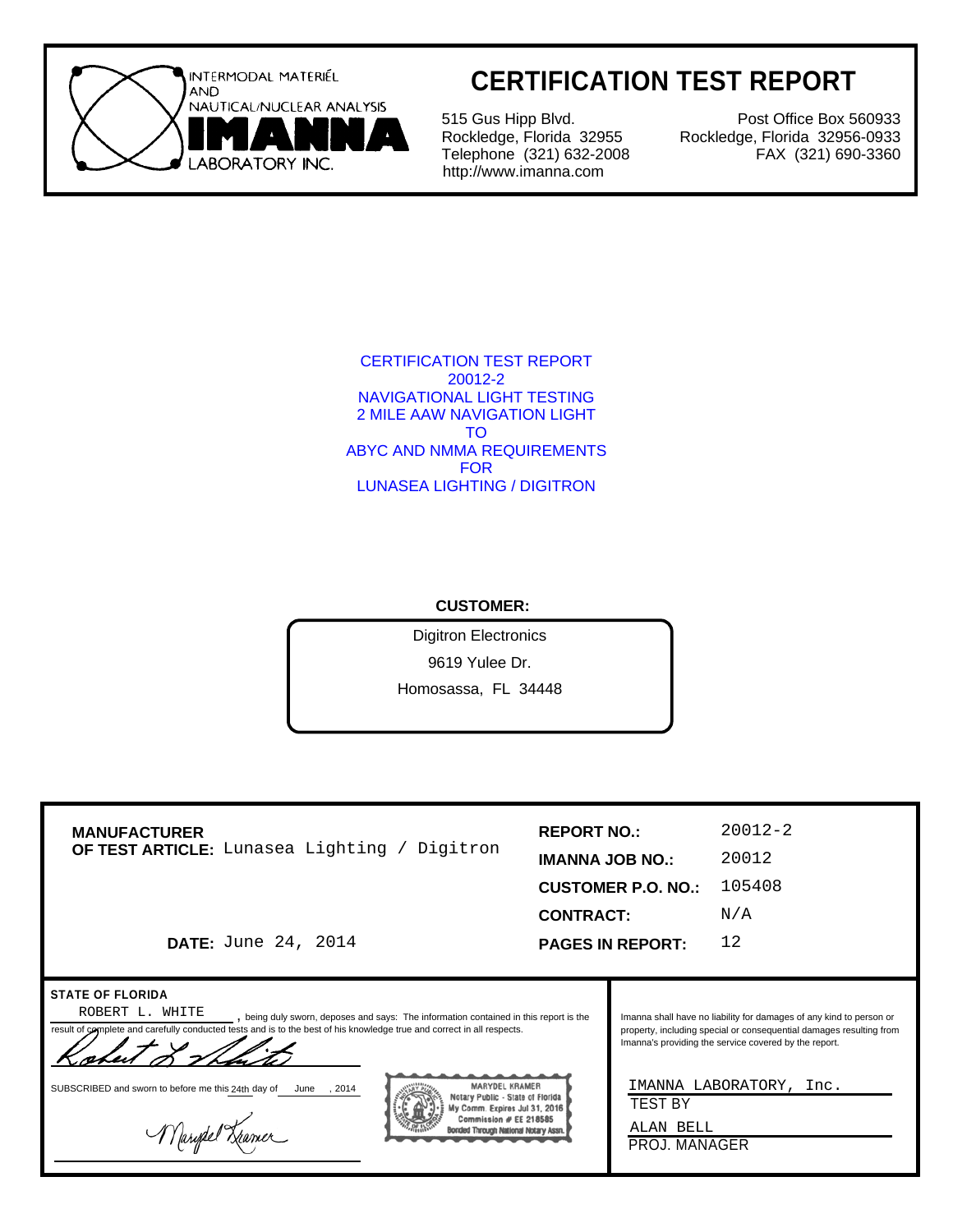#### 1. TEST ARTICLE

One Series 40 Aqua Signal, All-Around, Navigational light fixture equipped with a Digitron LED bulb / light source assembly was received for test. The light is designed to be mounted above the sheer line on a boat deck.

#### 2. MODEL NUMBER

LLB-28NW-24-xx (Digitron) LED assembly Series 40 All-Around (Aqua Signal) designed to meet 2 Mile requirements

#### 3. REQUIREMENTS

The requirements for this effort are to test the light in accordance with the USCG COLREG 1972 (IMO) standards and verify conformance of the light assembly, equipped with the replacement Digitron bulb / light source, with the navigation light regulations of ABYC A-16

#### 4. PROCEDURES

The procedure used in performing this test program is IMANNA Laboratory, Inc. Test Procedure NAV-LITE-1. This procedure details the requirements and procedures specified in the NMMA Certification Handbook under the section entitled Navigation Lights without additions or deletions. The procedure contains the detailed steps necessary to determine the compliance of the test specimen to the USCG IMO requirements.

#### 5. TESTING SEQUENCE

- Receiving Inspection
- Functional Operation
- Chromaticity Test
- Luminous Intensity Tests
- Cut-off Angle Verification
- Weathertightness Test

#### 6. RESULTS

The results of the tests performed are presented below by their order within the test sequence.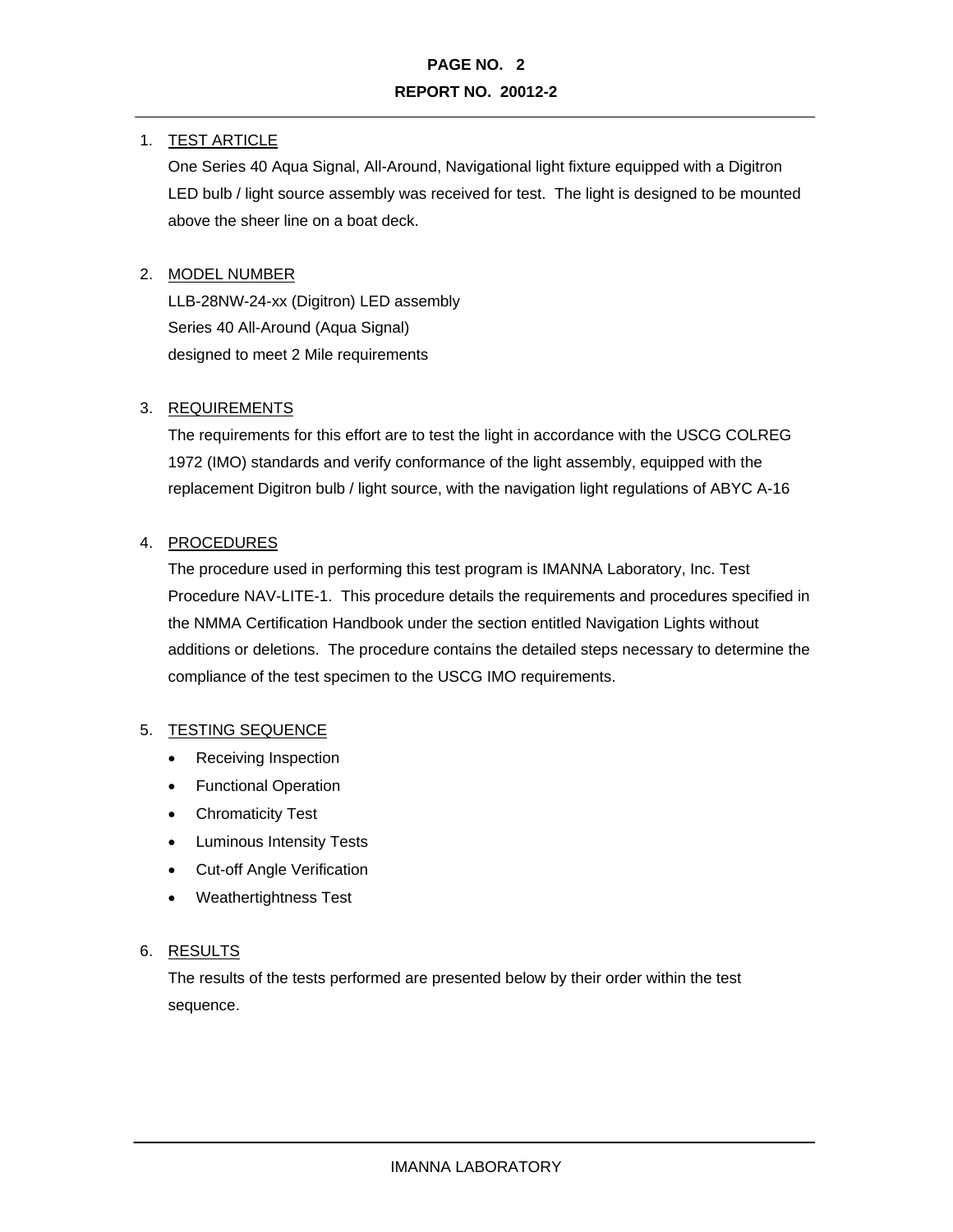#### 6.1 RECEIVING INSPECTION

One AAW Aqua Signal, Series 40, light and a Digitron replacement LED bulb / light assembly were received for test. The light and LED assembly appeared to in good condition and ready for testing.

#### 6.2 FUNCTIONAL OPERATION

The light with the replacement LED light source was mounted on a panel simulating a boat deck surface then operated and tested using a DC electrical power supply set at 12.84 VDC.

#### 6.3 CHROMATICITY TEST

The chromaticity of the light emissions from the lens was measured and found to be within the "White Light" range as specified by the standards. The chromaticity chart is included in the Appendix.

#### 6.4 LUMINOUS INTENSITY TESTS

The luminous intensity of the light was measured to be above the 2 mile limit of 4.3 candelas in the critical required areas.

#### 6.5 CUT-OFF ANGLE VERIFICATION

The light intensity that was measured was graphed and included in the appendix. The graph also includes the minimum required cut-off angle of 4.3 candelas.

The data for the light sample shows that the light emits sufficient light in the required zones and prevents light from entering the "keep out" zones. This indicates that the light meets the photometric requirements of the standard.

#### 6.6 WEATHERTIGHTNESS TEST

The Weathertightness test was not conducted as the test program was designed to validate the Digitron bulb / light source in the Aqua Signal Series 40 assembly not the Aqua Signal light assembly.

#### 7.0 COMMENTS AND OBSERVATIONS

The data from these tests show that the Aqua Signal, Series 40, AAW navigation light meets the performance requirements of the standards listed above for power driven vessels under 20 meters in length when equipped with the Digitron replacement LED bulb / light source.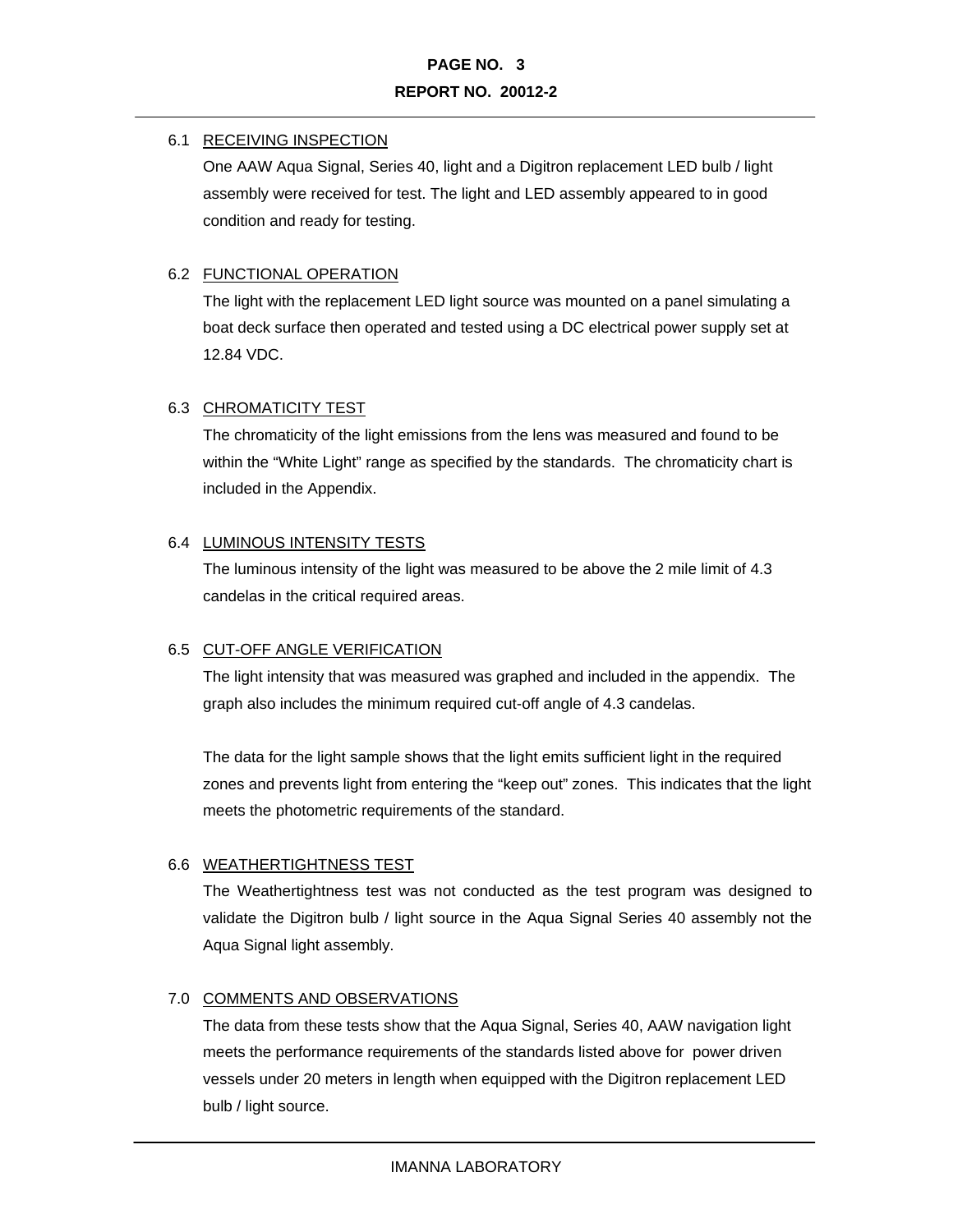### **PAGE NO. 4 REPORT NO. 20012-2**

The results presented herein apply only to the test specimen as prepared and as tested on the date reported. All equipment used in the performance of these tests was calibrated to standards traceable to the N.I.S.T and/or verified at the time of the test using internationally recognized methods to validate the accuracy and repeatability of the values recorded or collected during the tests.



**Figure 1: view of Digitron LED assembly** 



**Figure 2: Aqua Signal Series 40 Fixture**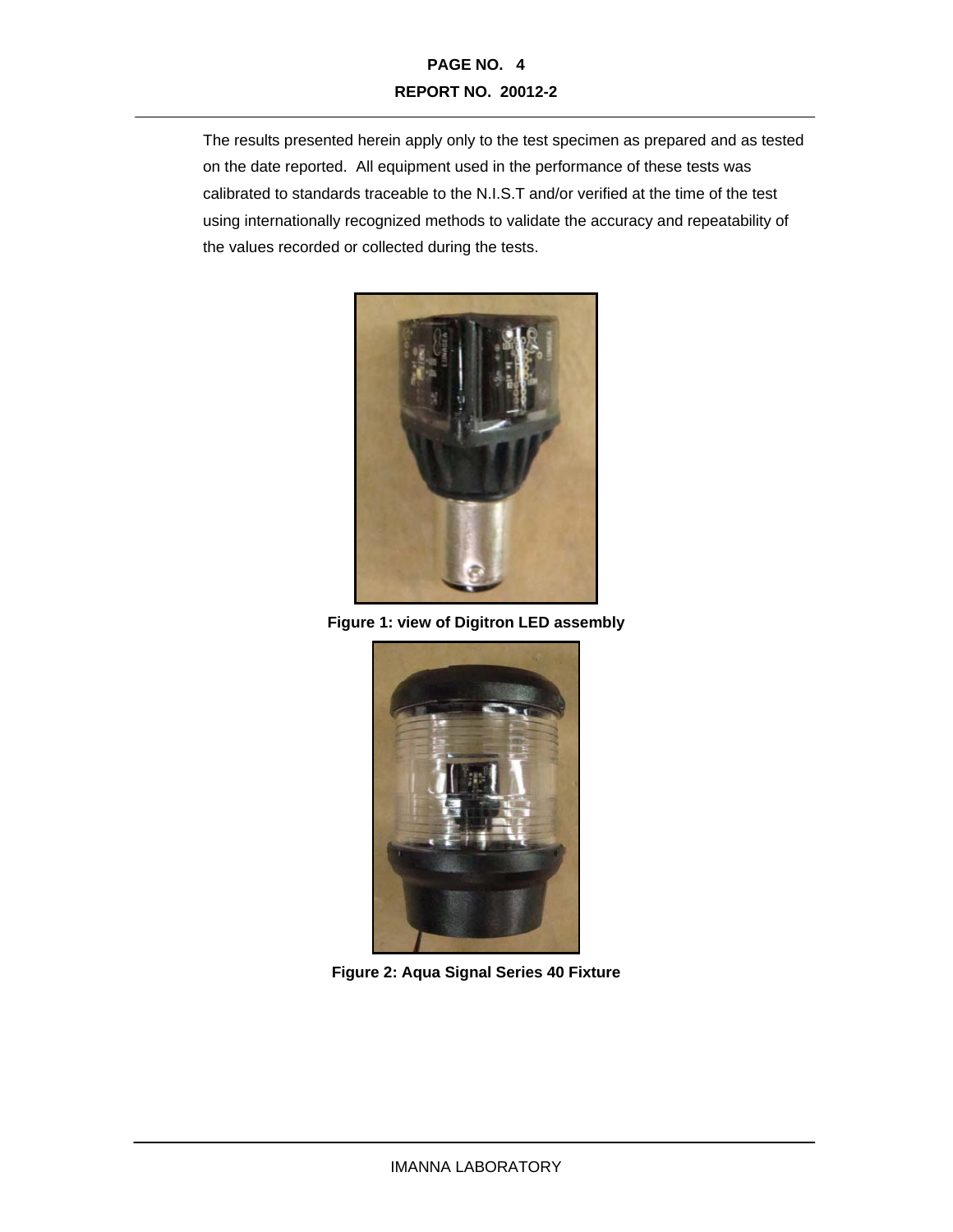**PAGE NO. 5 REPORT NO. 20012-2** 

# **APPENDIX SUPPORTING DATA**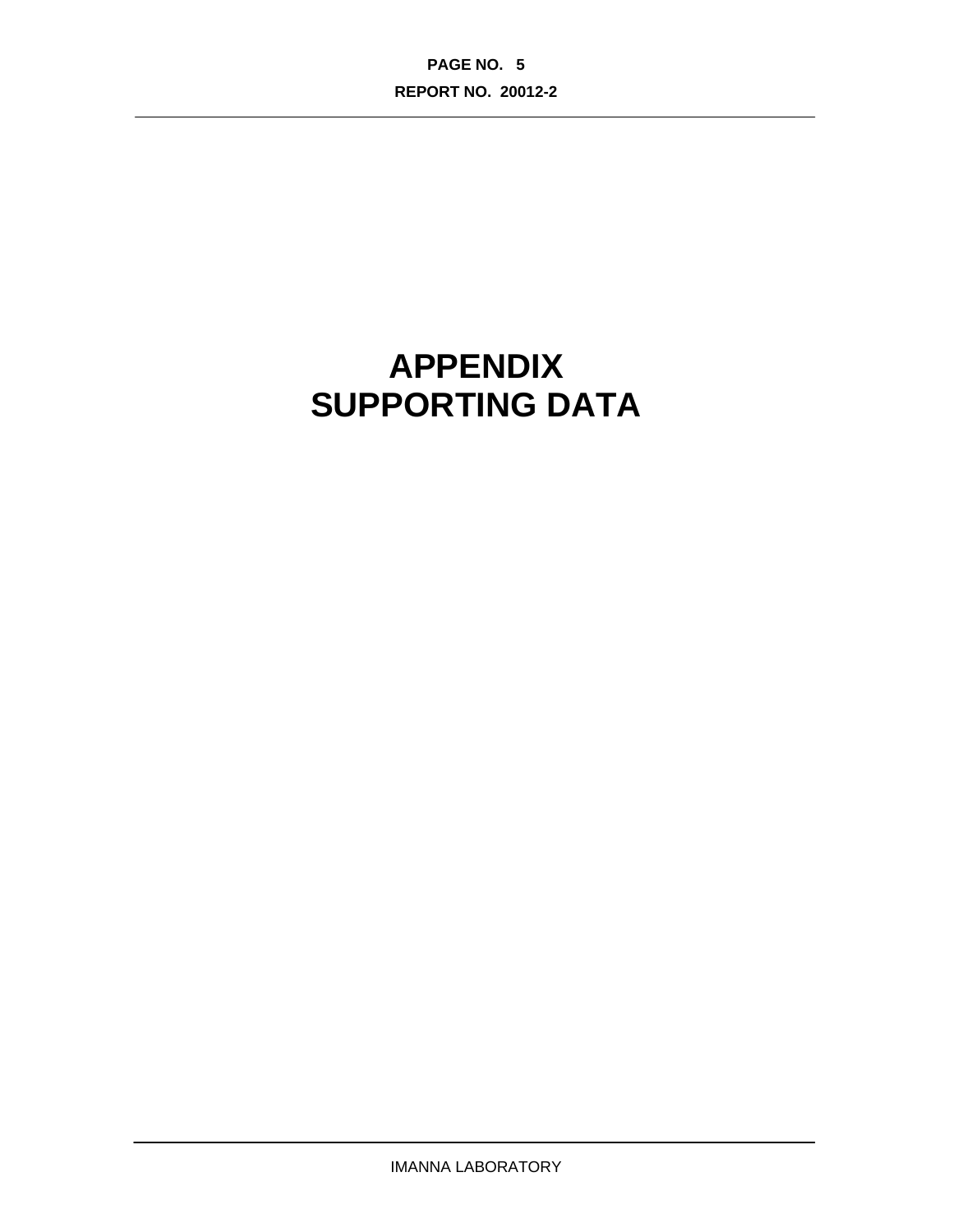**PAGE NO. 6 REPORT NO. 20012-2** 

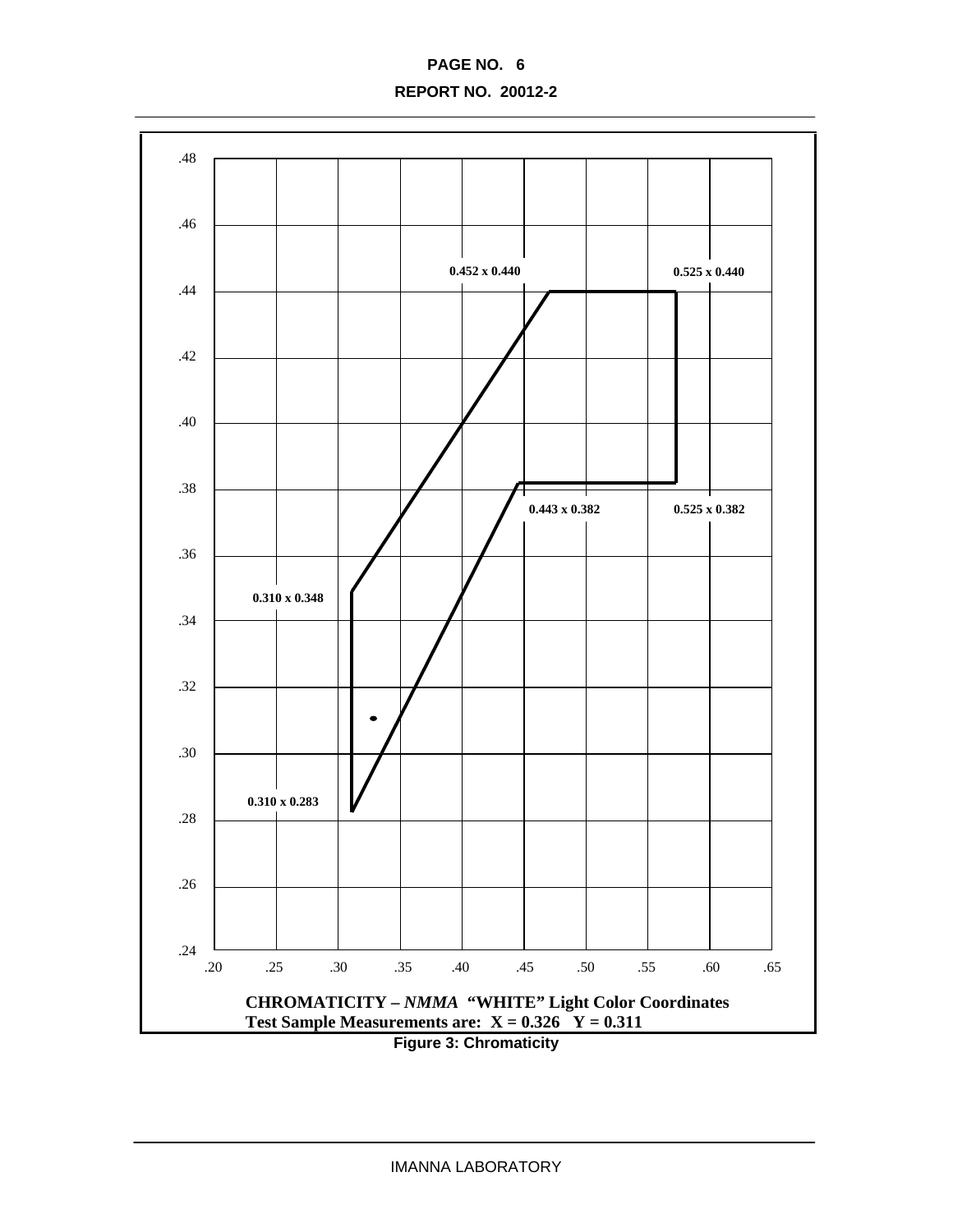$_{\rm 60}$ Frame:1 Ś 58 56 š 54 52  $50\,$ BULB-LLB-28NW-24-SY / WHITE (ALLROUND) / HORIZONTAL DEGREE 0 / 12V LED / 2 MILE / JOB 20012<br>DIGITRIO HOTEL ON TROLLOUS DESCRIPTION ė 48 46 44 42 Mun 40  $0215 = 4.3$  CANDELA  $38$ ŧ 36  $\geqslant$  $34$  $\sim$ 28 30 32<br>Time (Sec) MINIMUM REQUIREMENT 26 Non, 24 è  $22$  $20\,$ Ś  $\frac{8}{1}$  $\geq$ 16 Þ  $14$  $\frac{2}{3}$  $\overline{C}$  $\infty$  $\omega$  $\leq$  $\ddot{\sigma}$  $\leq$  $\sim$  $0.00000$ 0.13618  $0.14335$ 0.11468 0.12902  $0.12185$  $0.10035$ 0.02150  $0.00717$  $0.10751$ 0.09318 0.05017 0.03584 0.01434  $0.04301$ 0.02867

## **PAGE NO. 7 REPORT NO. 20012-2**

**Figure 4: Horizontal Cut-Offs (0 deg)**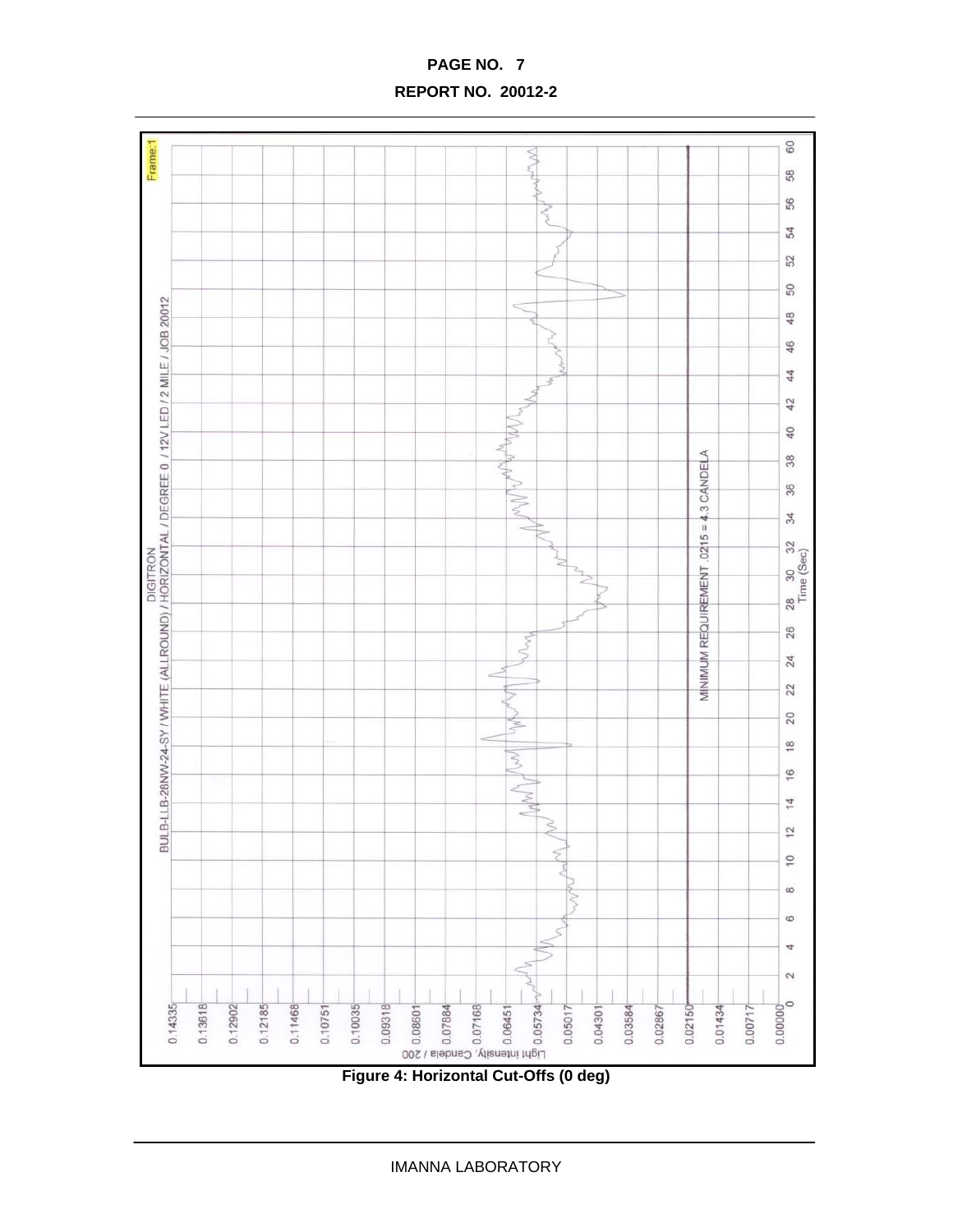**REPORT NO. 20012-2** 



**Figure 5: Horizontal Cut-Offs (+5 deg)** 

IMANNA LABORATORY

## **PAGE NO. 8**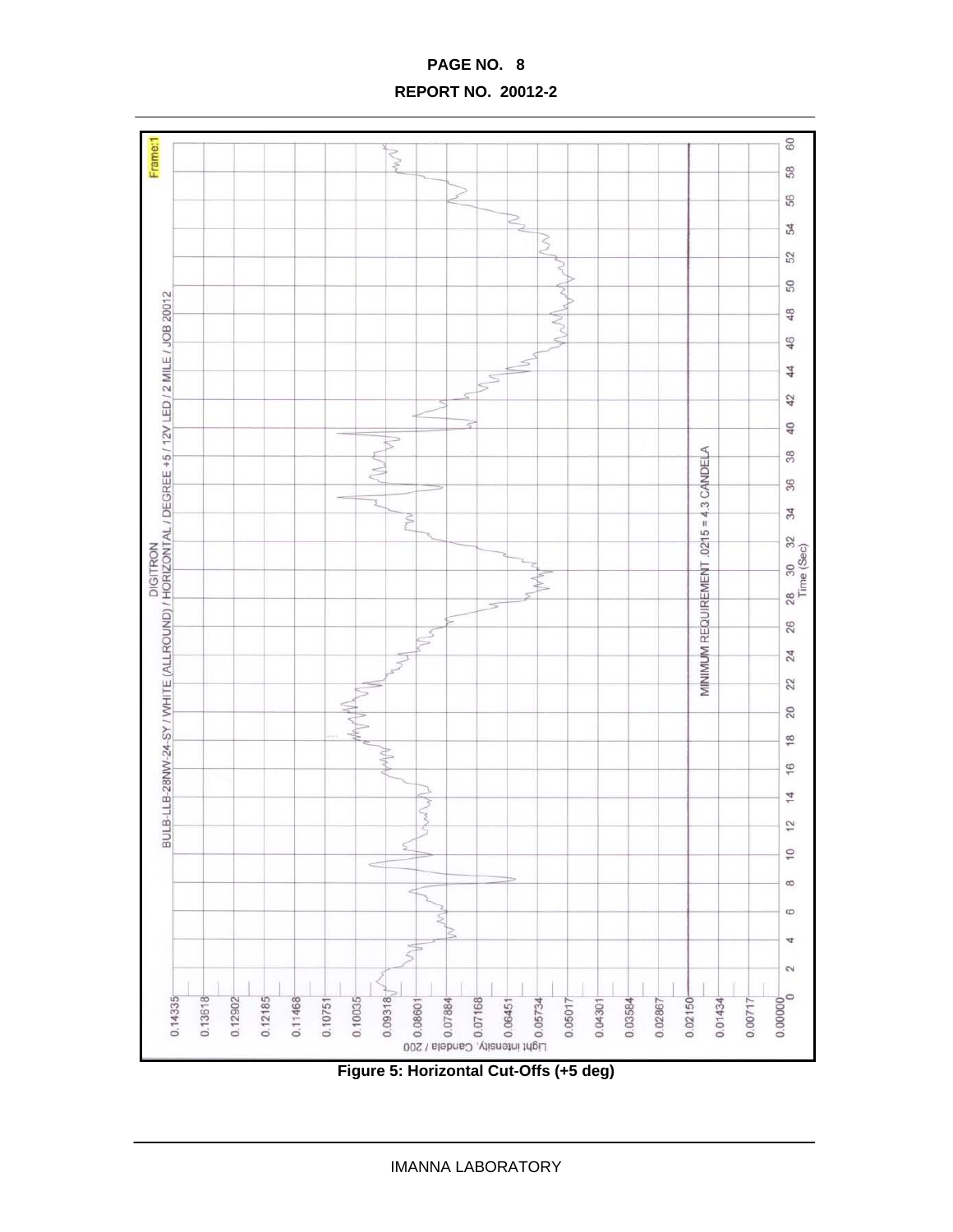$\overline{a}$  $\leq$ S  $\geq$  $\sim$  $\sim$ 5  $0215 = 4.3$  CANDELA Ż ₹ REQUIREMENT  $\mathbb{N}$ **MININIMUM** Ň 3 ξ

**REPORT NO. 20012-2** 

Frame:1

BULB-LLB-28NW-24-SY / WHITE (ALLROUND) / HORIZONTAL / DEGREE +7.5 / 12V LED / 2 MILE / JOB 20012<br>BULB-LLB-28NW-24-SY / WHITE (ALLROUND) / HORIZONTAL / DEGREE +7.5 / 12V LED / 2 MILE / JOB 20012

0.13618  $0.14335$ 

0.12902  $0.12185$ 0.11468

 $0.10751$ 0.10035 0.09318  $_{\rm 60}$ 

58 56 54

52

 ${\tt S0}$ 

48 46

44

42

 $\overline{40}$ 

 $38$ 

36

34

28 30 32<br>Time (Sec)

26

 $24$ 

 $22$  $20$ 

 $\frac{8}{1}$ 16  $\frac{4}{1}$  $\overline{2}$ 

 $\overline{10}$  $^{\circ}$ 6

4

2

 $0.00000$ 

0.02150

0.02867

0.01434

 $0.00717$ 

**Figure 6: Horizontal Cut-Offs (+7.5 deg)** 

0.08601<br>0.07884<br>0.07168<br>0.05734<br>0.05734<br>0.05734

 $0.05017$ 

 $0.04301$ 

0.03584

MW

IMANNA LABORATORY

## **PAGE NO. 9**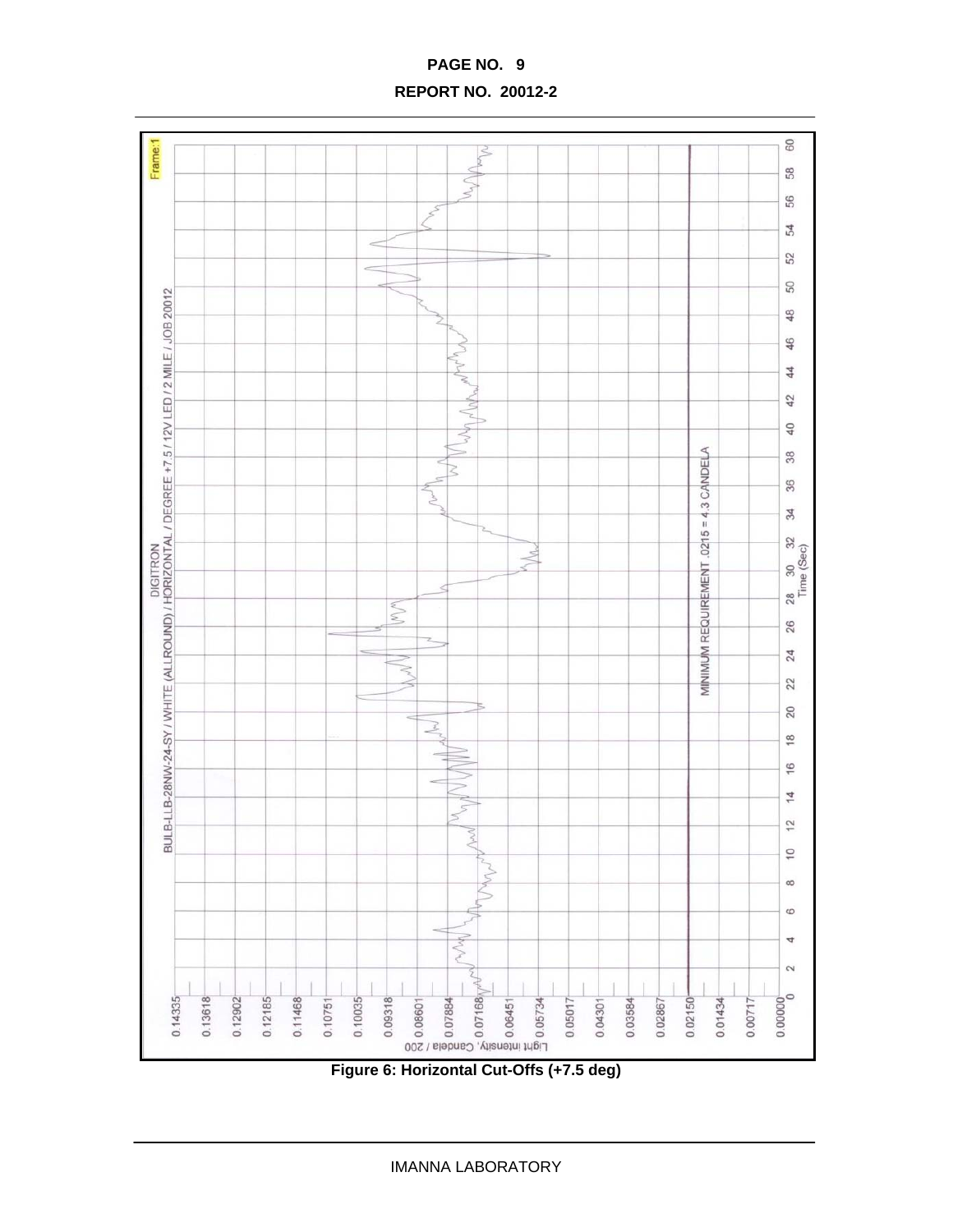

**PAGE NO. 10 REPORT NO. 20012-2**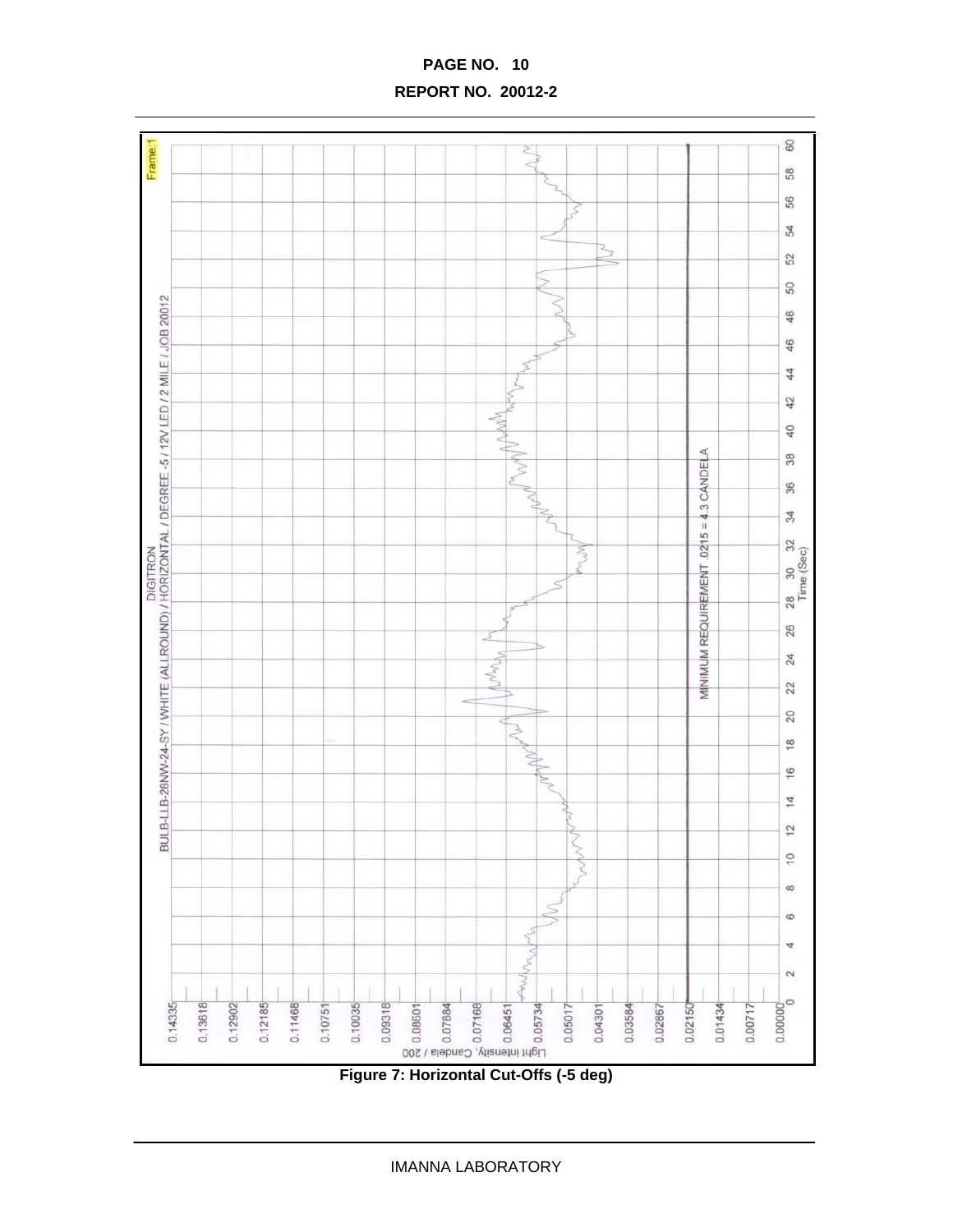**PAGE NO. 11 REPORT NO. 20012-2** 



**Figure 8: Horizontal Cut-Offs (-7.5 deg)**